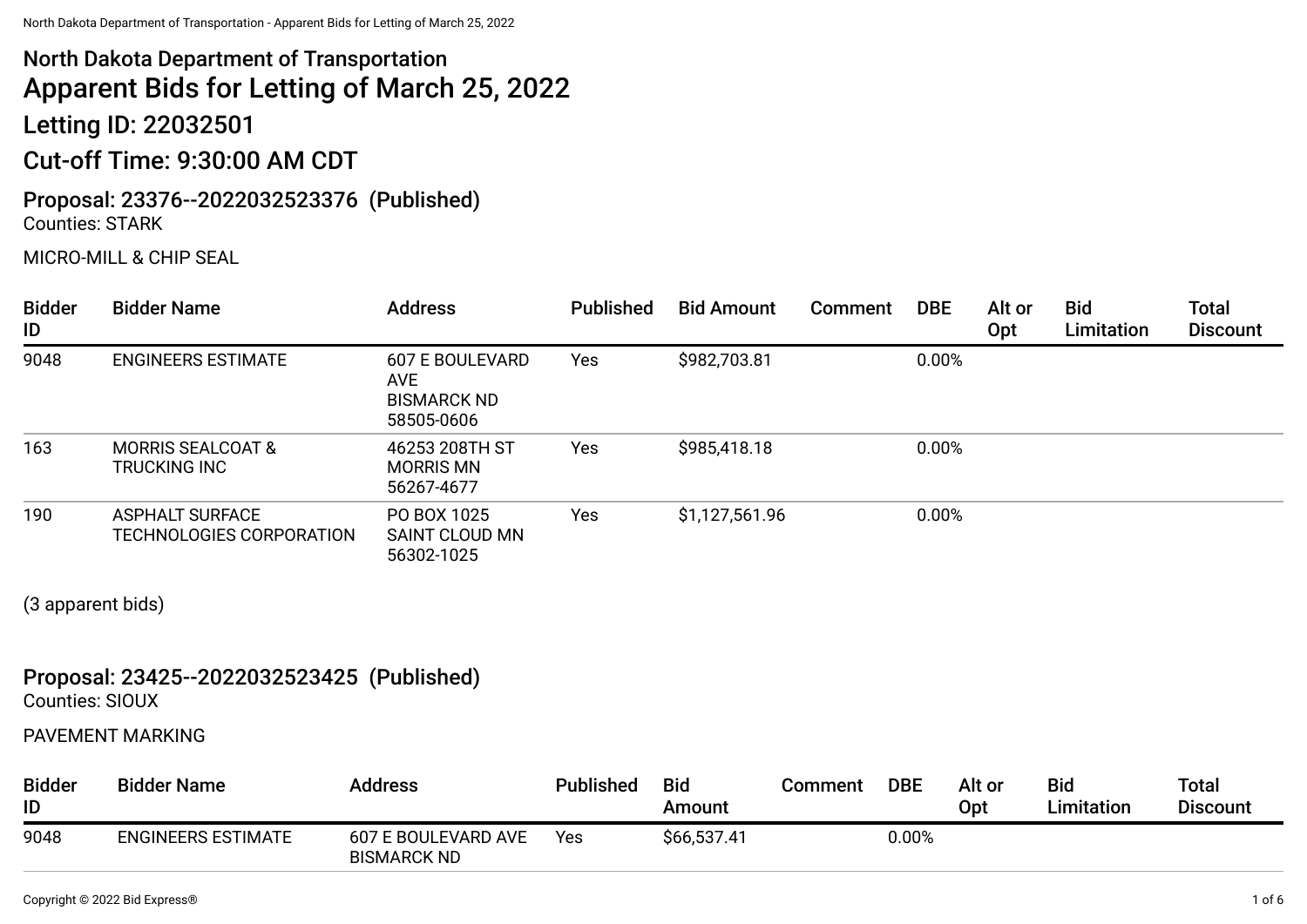| <b>Bidder</b><br>ID | <b>Bidder Name</b>                           | <b>Address</b>                                                        | <b>Published</b> | <b>Bid</b><br>Amount | Comment | <b>DBE</b> | Alt or<br>Opt | <b>Bid</b><br>Limitation | <b>Total</b><br><b>Discount</b> |
|---------------------|----------------------------------------------|-----------------------------------------------------------------------|------------------|----------------------|---------|------------|---------------|--------------------------|---------------------------------|
|                     |                                              | 58505-0606                                                            |                  |                      |         |            |               |                          |                                 |
| 7552                | WEST RIVER STRIPING<br><b>COMPANY</b>        | 3101 37TH ST NW<br><b>MANDAN ND</b><br>58554-1320                     | Yes              | \$78,431.82          |         | 0.00%      |               |                          |                                 |
| 5910                | <b>TRAFFIC SAFETY</b><br><b>SERVICES INC</b> | 1900 NORTHERN<br><b>PLAINS DR</b><br><b>BISMARCK ND</b><br>58504-6822 | Yes              | \$89,059.29          |         | 0.00%      |               |                          |                                 |

(3 apparent bids)

## Proposal: 23426--2022032523426 (Published) Counties: BURLEIGH EMMONS GRANT KIDDER

#### PAVEMENT MARKING

| <b>Bidder</b><br>ID | <b>Bidder Name</b>                           | <b>Address</b>                                                        | <b>Published</b> | <b>Bid Amount</b> | <b>Comment</b> | <b>DBE</b> | Alt or<br>Opt | <b>Bid</b><br>Limitation | <b>Total</b><br><b>Discount</b> |
|---------------------|----------------------------------------------|-----------------------------------------------------------------------|------------------|-------------------|----------------|------------|---------------|--------------------------|---------------------------------|
| 9048                | <b>ENGINEERS ESTIMATE</b>                    | 607 E BOULEVARD<br><b>AVE</b><br><b>BISMARCK ND</b><br>58505-0606     | Yes              | \$933,408.34      |                | 0.00%      |               |                          |                                 |
| 5910                | <b>TRAFFIC SAFETY</b><br><b>SERVICES INC</b> | 1900 NORTHERN<br><b>PLAINS DR</b><br><b>BISMARCK ND</b><br>58504-6822 | Yes              | \$1,139,486.85    |                | 0.00%      |               |                          |                                 |
| 7552                | WEST RIVER STRIPING<br><b>COMPANY</b>        | 3101 37TH ST NW<br><b>MANDAN ND</b><br>58554-1320                     | Yes              | \$1,192,356.43    |                | 0.00%      |               |                          |                                 |

(3 apparent bids)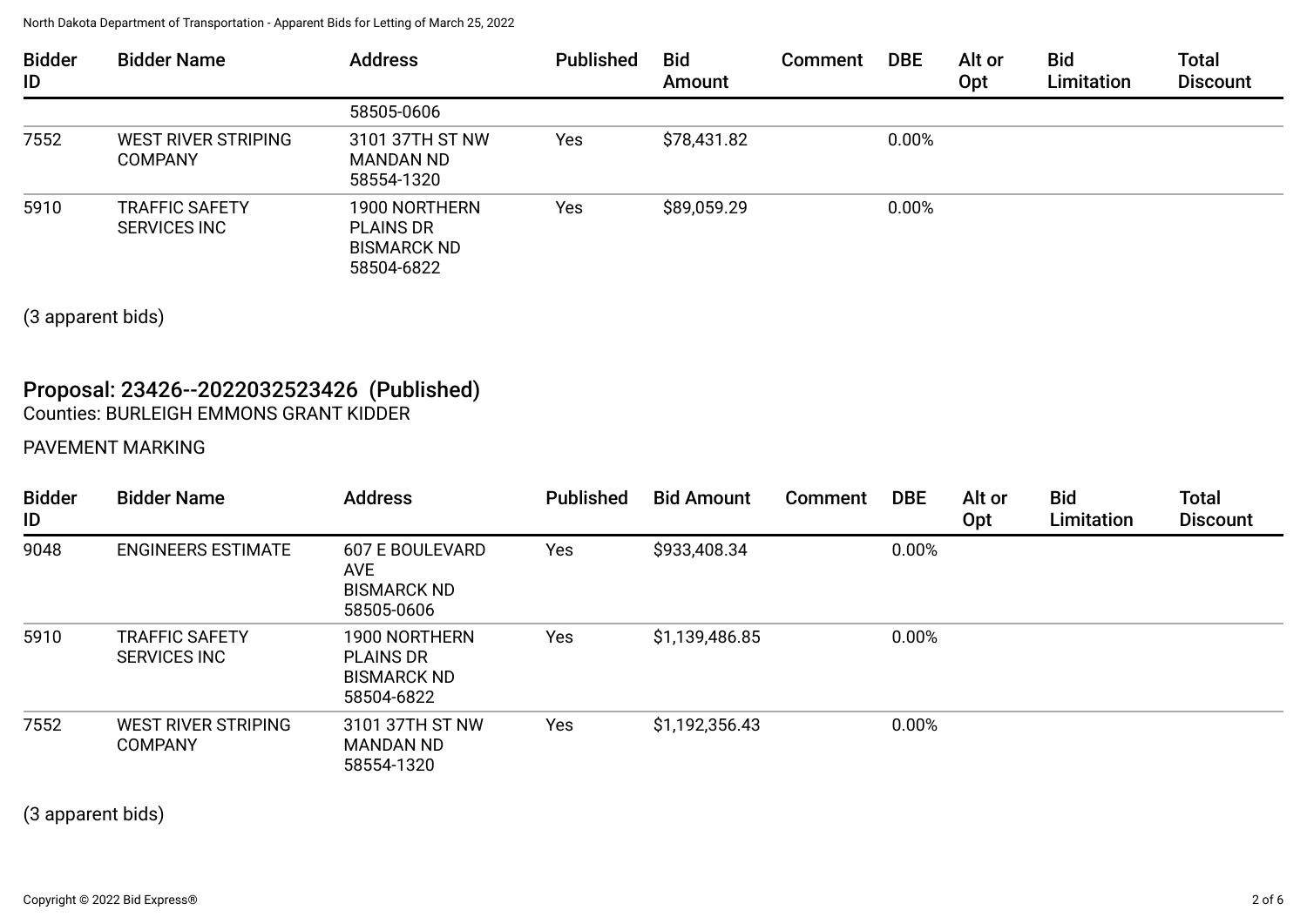#### Proposal: 23427--2022032523427 (Published) Counties: BARNES CASS DICKEY KIDDER

#### PAVEMENT MARKING

| <b>Bidder</b><br>ID | <b>Bidder Name</b>                           | <b>Address</b>                                                           | <b>Published</b> | <b>Bid Amount</b> | <b>Comment</b> | <b>DBE</b> | Alt or<br>Opt | <b>Bid</b><br>Limitation | <b>Total</b><br><b>Discount</b> |
|---------------------|----------------------------------------------|--------------------------------------------------------------------------|------------------|-------------------|----------------|------------|---------------|--------------------------|---------------------------------|
| 9048                | <b>ENGINEERS ESTIMATE</b>                    | <b>607 E BOULEVARD</b><br><b>AVE</b><br><b>BISMARCK ND</b><br>58505-0606 | Yes              | \$783,328.98      |                | 0.00%      |               |                          |                                 |
| 7624                | <b>MUSCHA PAVEMENT</b><br><b>MARKING INC</b> | 16545 70TH ST SE<br><b>COLFAX ND</b><br>58018-9654                       | Yes              | \$879,959.65      |                | 0.00%      |               |                          |                                 |
| 5910                | <b>TRAFFIC SAFETY</b><br><b>SERVICES INC</b> | 1900 NORTHERN<br><b>PLAINS DR</b><br><b>BISMARCK ND</b><br>58504-6822    | Yes              | \$982,078.10      |                | 0.00%      |               |                          |                                 |
| 7552                | WEST RIVER STRIPING<br><b>COMPANY</b>        | 3101 37TH ST NW<br><b>MANDAN ND</b><br>58554-1320                        | Yes              | \$1,041,495.36    |                | 0.00%      |               |                          |                                 |

(4 apparent bids)

#### Proposal: 23430--2022032523430 (Published) Counties: ADAMS BILLINGS BOWMAN DUNN

### PAVEMENT MARKING

| <b>Bidder</b><br>ID | <b>Bidder Name</b>        | <b>Address</b>                                                    | <b>Published</b> | <b>Bid Amount</b> | <b>Comment</b> | <b>DBE</b> | Alt or<br>Opt | <b>Bid</b><br>Limitation | Total<br><b>Discount</b> |
|---------------------|---------------------------|-------------------------------------------------------------------|------------------|-------------------|----------------|------------|---------------|--------------------------|--------------------------|
| 9048                | <b>ENGINEERS ESTIMATE</b> | 607 E BOULEVARD<br><b>AVE</b><br><b>BISMARCK ND</b><br>58505-0606 | Yes              | \$1,200,652.09    |                | 0.00%      |               |                          |                          |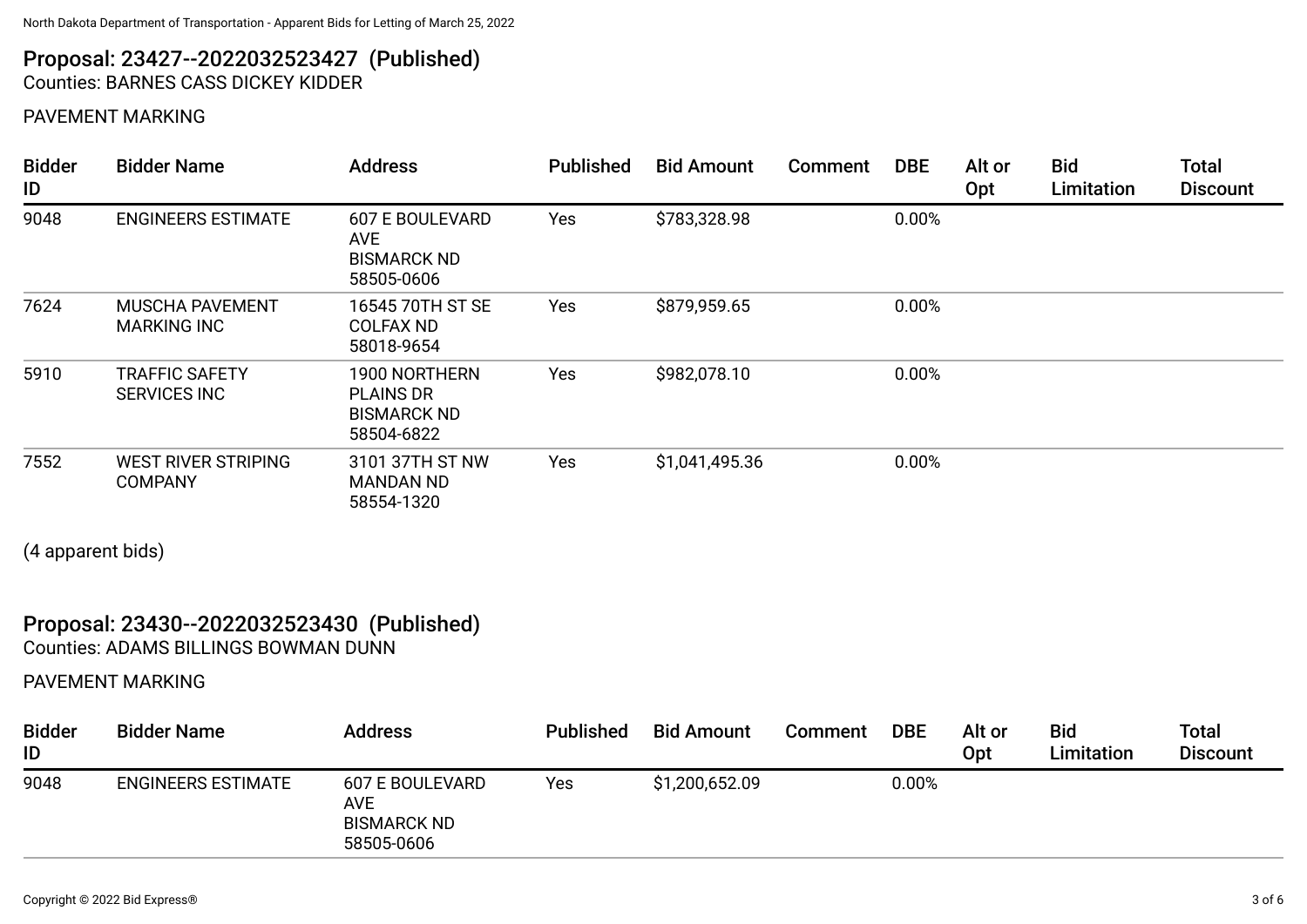| <b>Bidder</b><br>ID | <b>Bidder Name</b>                           | <b>Address</b>                                                        | <b>Published</b> | <b>Bid Amount</b> | <b>Comment</b> | <b>DBE</b> | Alt or<br>Opt | <b>Bid</b><br>Limitation | <b>Total</b><br><b>Discount</b> |
|---------------------|----------------------------------------------|-----------------------------------------------------------------------|------------------|-------------------|----------------|------------|---------------|--------------------------|---------------------------------|
| 5910                | <b>TRAFFIC SAFETY</b><br><b>SERVICES INC</b> | 1900 NORTHERN<br><b>PLAINS DR</b><br><b>BISMARCK ND</b><br>58504-6822 | Yes              | \$1,467,567.27    |                | 0.00%      |               |                          |                                 |
| 7552                | WEST RIVER STRIPING<br><b>COMPANY</b>        | 3101 37TH ST NW<br><b>MANDAN ND</b><br>58554-1320                     | Yes              | \$1,502,989.23    |                | 0.00%      |               |                          |                                 |

(3 apparent bids)

# Proposal: 23431--2022032523431 (Published)

Counties: BARNES CASS CAVALIER FOSTER

#### PAVEMENT MARKING

| <b>Bidder</b><br>ID | <b>Bidder Name</b>                           | <b>Address</b>                                                           | <b>Published</b> | <b>Bid Amount</b> | <b>Comment</b> | <b>DBE</b> | Alt or<br>Opt | <b>Bid</b><br>Limitation | <b>Total</b><br><b>Discount</b> |
|---------------------|----------------------------------------------|--------------------------------------------------------------------------|------------------|-------------------|----------------|------------|---------------|--------------------------|---------------------------------|
| 7552                | <b>WEST RIVER STRIPING</b><br><b>COMPANY</b> | 3101 37TH ST NW<br><b>MANDAN ND</b><br>58554-1320                        | Yes              | \$1,439,223.03    |                | 0.00%      |               |                          |                                 |
| 9048                | <b>ENGINEERS ESTIMATE</b>                    | <b>607 E BOULEVARD</b><br><b>AVE</b><br><b>BISMARCK ND</b><br>58505-0606 | Yes              | \$1,496,061.31    |                | 0.00%      |               |                          |                                 |
| 7624                | <b>MUSCHA PAVEMENT</b><br><b>MARKING INC</b> | 16545 70TH ST SE<br><b>COLFAX ND</b><br>58018-9654                       | Yes              | \$1,553,877.24    |                | 0.00%      |               |                          |                                 |
| 5910                | <b>TRAFFIC SAFETY</b><br><b>SERVICES INC</b> | 1900 NORTHERN<br><b>PLAINS DR</b><br><b>BISMARCK ND</b><br>58504-6822    | Yes              | \$1,622,302.13    |                | 0.00%      |               |                          |                                 |
| 7802                | NORTHSTAR SAFETY INC                         | 794 MAIN AVE W<br><b>WEST FARGO ND</b>                                   | Yes              | \$1,784,714.20    |                | 0.00%      |               |                          |                                 |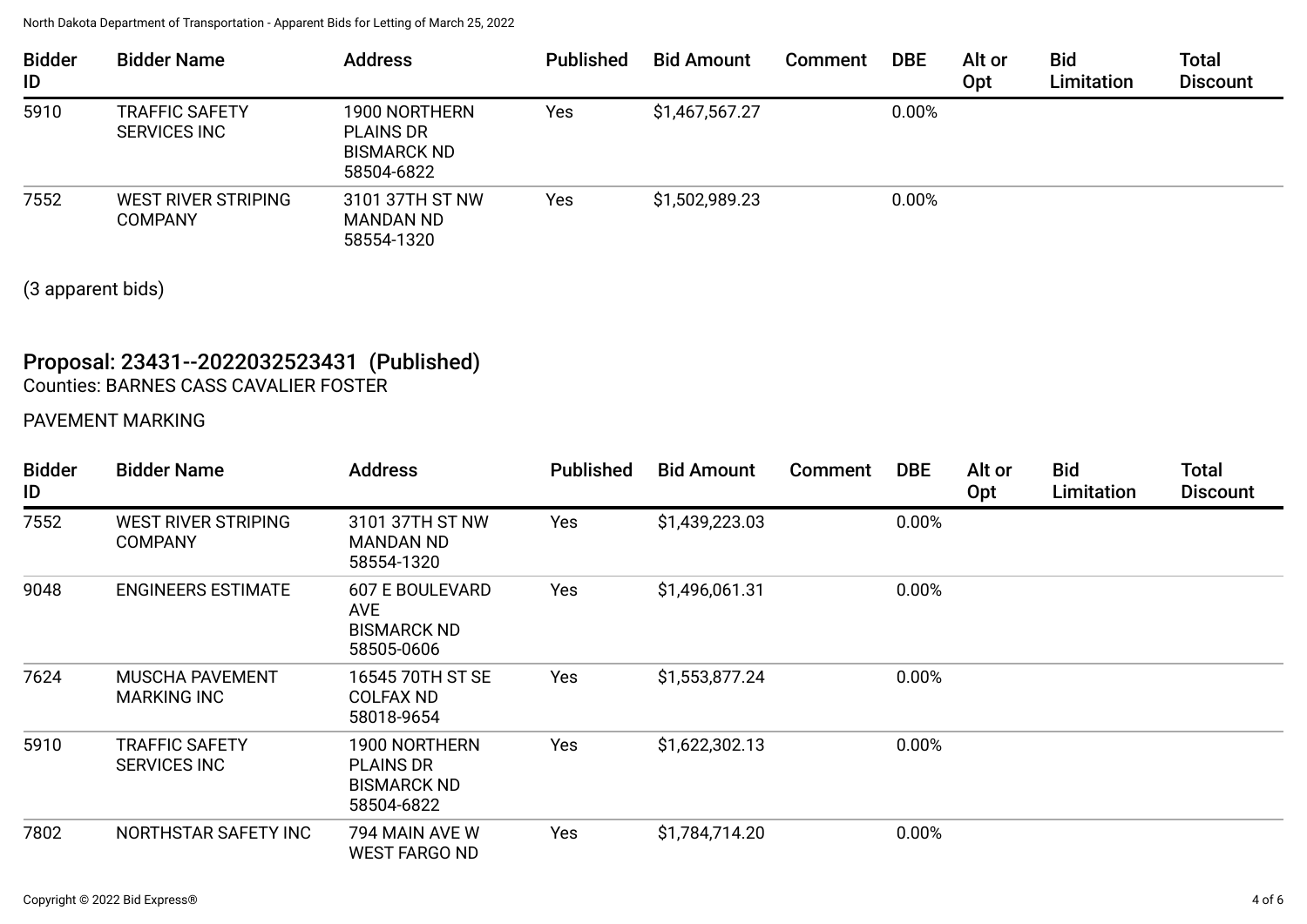| ID<br>Limitation<br>Opt | <b>Bidder</b> | --<br>Bidder Name | Address | <b>Published</b> | <b>Bid</b><br>Amount | Comment | DBE | Alt or | <b>Bid</b> | Total           |
|-------------------------|---------------|-------------------|---------|------------------|----------------------|---------|-----|--------|------------|-----------------|
|                         |               |                   |         |                  |                      |         |     |        |            | <b>Discount</b> |

58078-1124

(5 apparent bids)

### Proposal: 23433--2022032523433 (Published) Counties: CASS RANSOM RICHLAND SARGENT

PAVEMENT MARKING

| <b>Bidder</b><br>ID | <b>Bidder Name</b>                  | <b>Address</b>                                          | <b>Published</b> | <b>Bid</b><br>Amount | Comment | <b>DBE</b> | Alt or<br>Opt | <b>Bid</b><br>Limitation | <b>Total</b><br><b>Discount</b> |
|---------------------|-------------------------------------|---------------------------------------------------------|------------------|----------------------|---------|------------|---------------|--------------------------|---------------------------------|
| 9048                | <b>ENGINEERS</b><br><b>ESTIMATE</b> | 607 E BOULEVARD AVE<br><b>BISMARCK ND</b><br>58505-0606 | Yes              | \$838,204.40         |         | 0.00%      |               |                          |                                 |
| 7802                | NORTHSTAR SAFETY<br><b>INC</b>      | 794 MAIN AVE W<br><b>WEST FARGO ND</b><br>58078-1124    | Yes              | \$997,428.55         |         | 0.00%      |               |                          |                                 |

(2 apparent bids)

## Proposal: 23517--2022032523517 (Published)

Counties: DUNN MERCER

CHIP SEAL

| <b>Bidder</b><br>ID | <b>Bidder Name</b>        | <b>Address</b>                                                    | <b>Published</b> | <b>Bid Amount</b> | <b>Comment</b> | <b>DBE</b> | Alt or<br>Opt | <b>Bid</b><br>Limitation | Total<br><b>Discount</b> |
|---------------------|---------------------------|-------------------------------------------------------------------|------------------|-------------------|----------------|------------|---------------|--------------------------|--------------------------|
| 9048                | <b>ENGINEERS ESTIMATE</b> | 607 E BOULEVARD<br><b>AVE</b><br><b>BISMARCK ND</b><br>58505-0606 | Yes              | \$1,283,328.07    |                | 0.00%      |               |                          |                          |